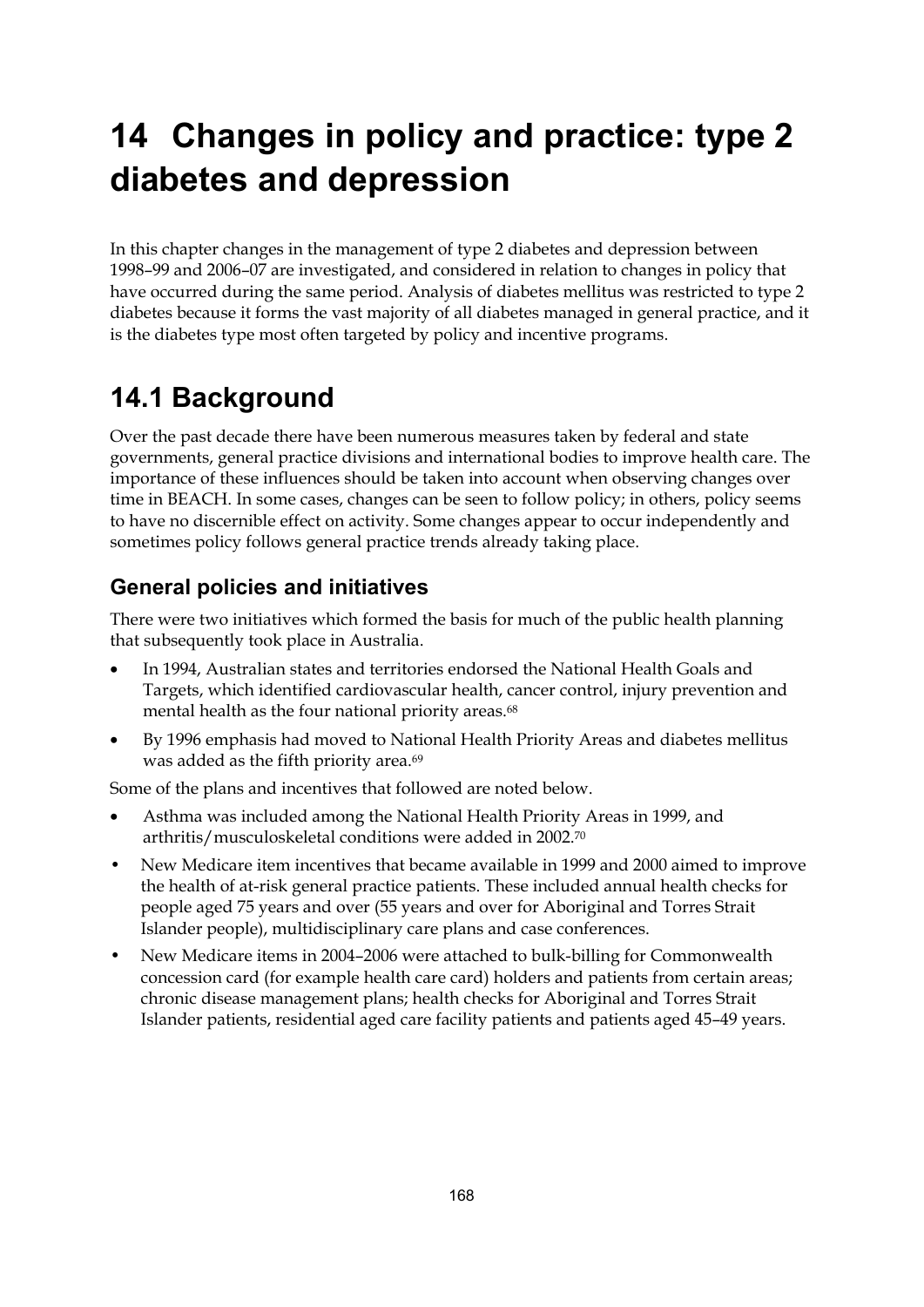## **14.2 Type 2 diabetes**

## **Specific policies and initiatives**

- In June, 2000 the WHO lowered the diagnostic value for fasting plasma/blood glucose concentrations, which had the effect of raising the number of patients diagnosed with diabetes.71
- An initiative by the Queensland government, 'Diabetes mellitus 2000–04', was followed by the Federal government's \$76 million program that included incentives to GPs and GP Divisions for programs aiming to improve diabetes care in general practice.<sup>72</sup> During this period, all other states and territories initiated their own diabetes strategic plans.
- In 2001, a Medicare item number for Diabetes Annual Cycle of Care, which also attracted Practice Incentive Program (PIP) points, was introduced.73
- In 2004, the multidisciplinary care plan for chronic disease management (1999) was superseded by the Allied Health and Dental Care Initiative, allowing patients with a care plan to access Medicare rebates for five allied health or dental services a year. This led to a doubling in the number of claims for care plan items from the MBS. At the same time the government launched its Action Plan on diabetes. The National Primary Care Collaboratives, a \$14.6 million, 3-year program to help GPs improve patient clinical outcomes, was also launched and the subjects of the program included diabetes.17

## **Management rate in general practice**

As shown in Figure 14.1, since 1998–99 there has been an almost 40% increase in the management rate of type 2 diabetes in general practice, from 2.3 per 100 encounters in 1998–99 (95% CI: 2.1–2.4) to 3.2 per 100 encounters in 2006–07 (95% CI: 3.0–3.4) There has also been a significant increase in the rate of new diagnoses of type 2 diabetes, from 0.11 per 100 encounters in 1998–99 (95% CI: 0.09–0.14) to 0.18 per 100 encounters in 2006–07 (95% CI: 0.15–0.21).

Policies that may have influenced the increase in type 2 diabetes would be the lowering of the diagnostic value for fasting plasma/blood glucose concentrations in 2000, the National Integrated Diabetes Program and the Annual Cycle of Care initiative of 2001, and two major initiatives in 2004: the government action plan on diabetes and the Australian Primary Care Collaboratives Program.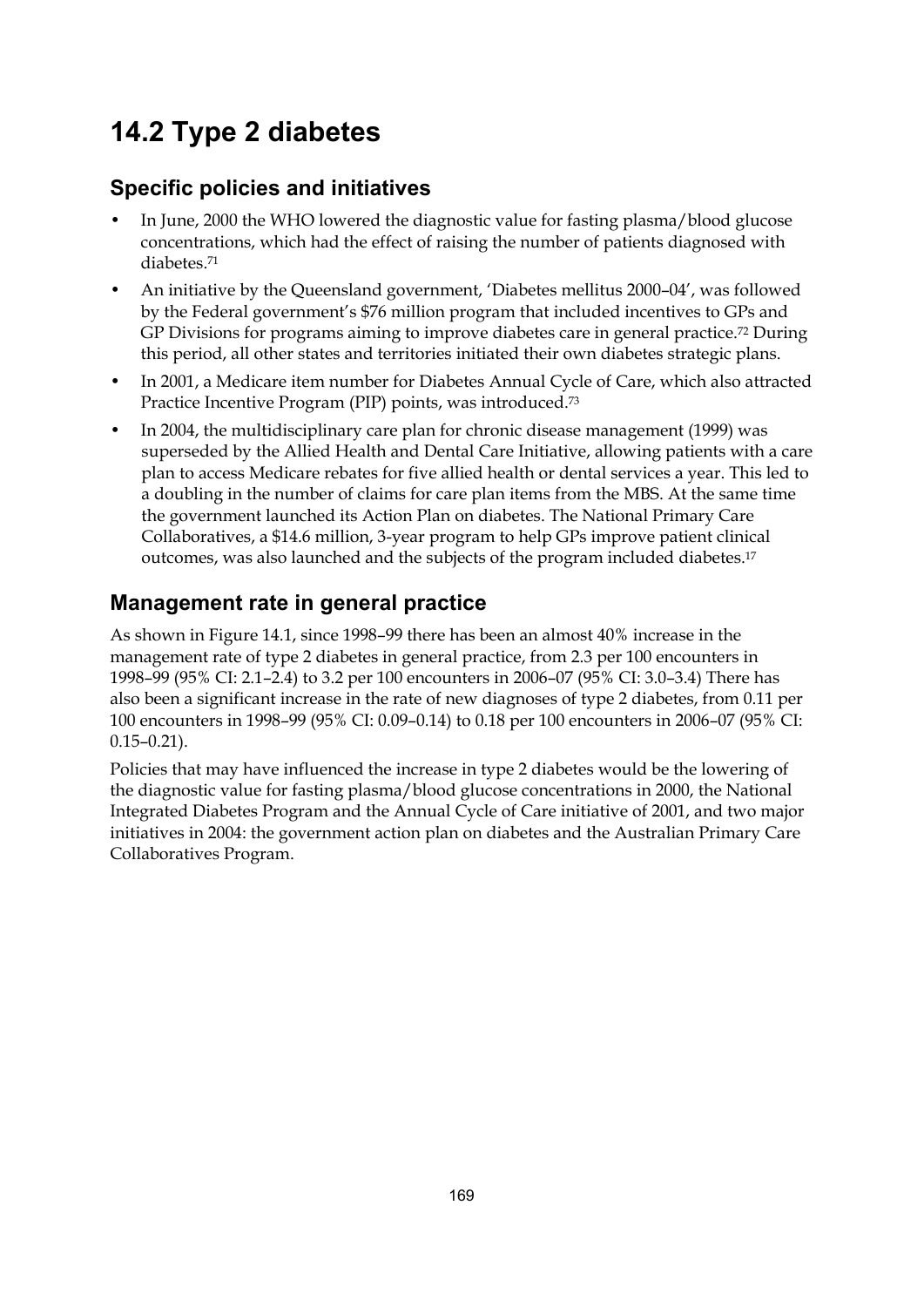

#### **The patients**

The rate at which type 2 diabetes was managed steadily increased over the study period for patients aged 45 years and older. There was no change for patients younger than 45 years of age. The 40% measured increase in the rate of type 2 diabetes management applied to both male and female patients (Figure 14.2).



Indicates a statistically significant change from 1998–99 to 2006–07.

#### **Medications prescribed, supplied, advised**

There was no significant change in total medication rates per 100 type 2 diabetes problems managed between 1998–99 (75.6, 95% CI: 70.5–80.8) and 2006–07 (76.8, 95% CI: 71.9–81.8). The majority of medications recorded for the management of patients' type 2 diabetes were oral blood glucose lowering agents. The second most frequently recorded medication group was insulin. Prescriptions for both oral blood glucose lowering medications and insulin, per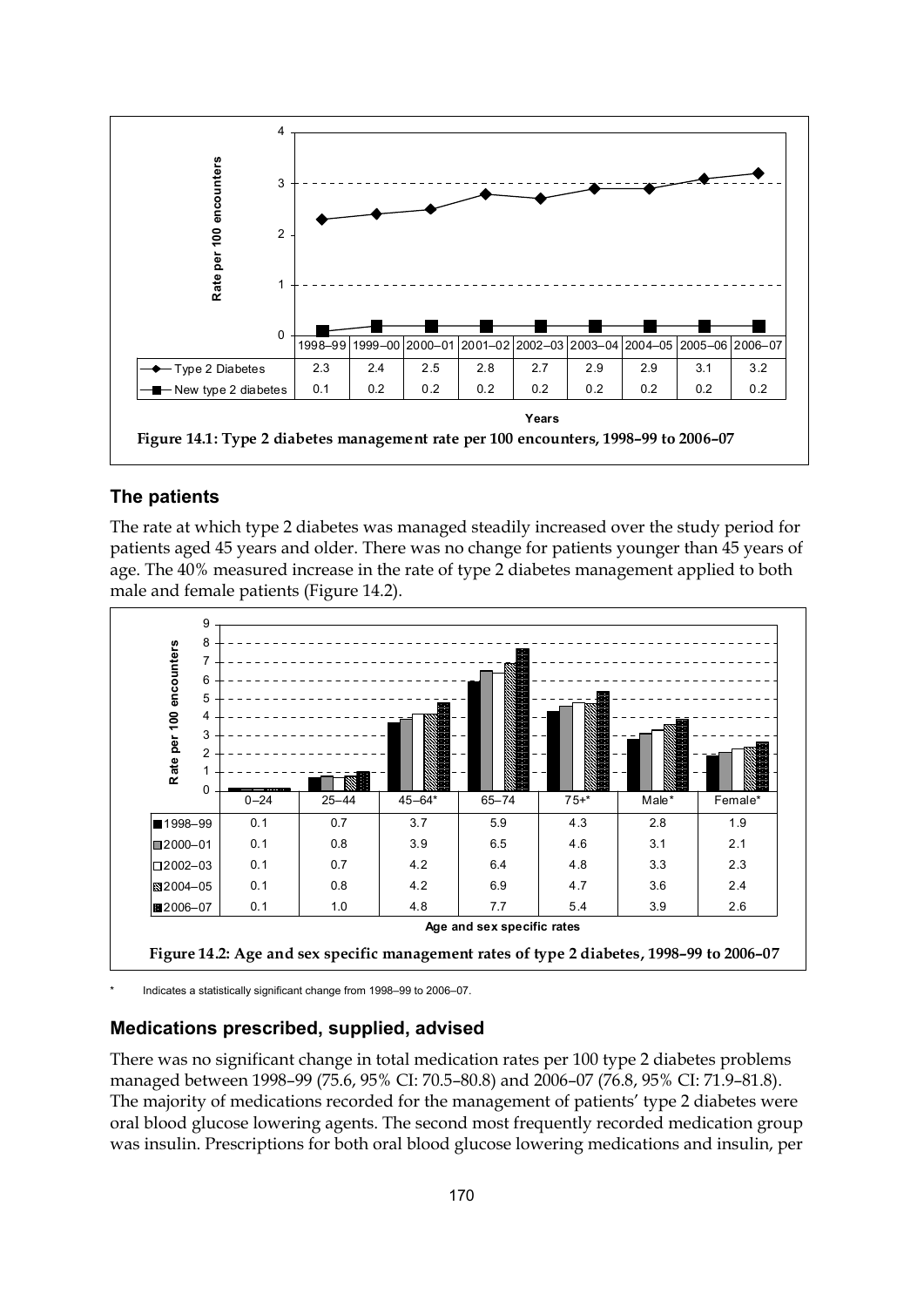100 type 2 diabetes problems managed, remained relatively constant from 1998–99 to 2006–07. Other medications increased significantly from 7.0 (95% CI: 5.5–8.4) per 100 type 2 diabetes problems managed in 1998–99 to 13.4 (95% CI: 11.5–15.4) in 2006–07 (Figure 14.3).

A breakdown of the changes over time in the 'other medication' group is shown in Figure 14.4.

- Rates of anti-thrombotic agents, mainly aspirin antiplatelet therapy, rose significantly in 2004–05, fell back in 2005–06, then showed a significant increase again in 2006–07 compared with rates in the early years of the study.
- The rate of anti-hypertensive prescription/supply for type 2 diabetes increased significantly from 2004–05 onwards compared with the period from 1998–2001. In 1998–99, anti-hypertensives were prescribed at a rate of 1.2 (95% CI: 0.6–1.8) per 100 type 2 diabetes problems managed, while in 2006–07 the rate was 3 times higher, at 3.6 (95% CI 2.8–4.4).
- Lipid lowering agent prescription/supply for type 2 diabetes followed a similar pattern, with a significantly higher rate apparent from 2002–03 onwards. In 1998–99, lipid medication was prescribed at a rate of 0.4 (95% CI: 0.1–0.7) per 100 type 2 diabetes problems managed, while in 2006–07 the rate was 10 times higher, at 4.3 (95% CI 3.4–5.2).
- The miscellaneous group includes blood glucose monitoring agents and influenza vaccine, which together accounted for almost half of this group. Prescription/supply rates did not change over time.

Although the overall prescribing rate for lipid lowering and antithrombotic agents, and some types of antihypertensives, increased significantly in the total BEACH sample, they did not show such a large increase as these results for type 2 diabetes. The increase is probably due to the initiatives encouraging GPs to manage hypertension and hyperlipidaemia at a lower clinical threshold for patients with diabetes<sup>74-76</sup> and to provide antiplatelet therapy for those with added cardiovascular risk.74,77



Indicates a statistically significant change from 1998–99 to 2006–07.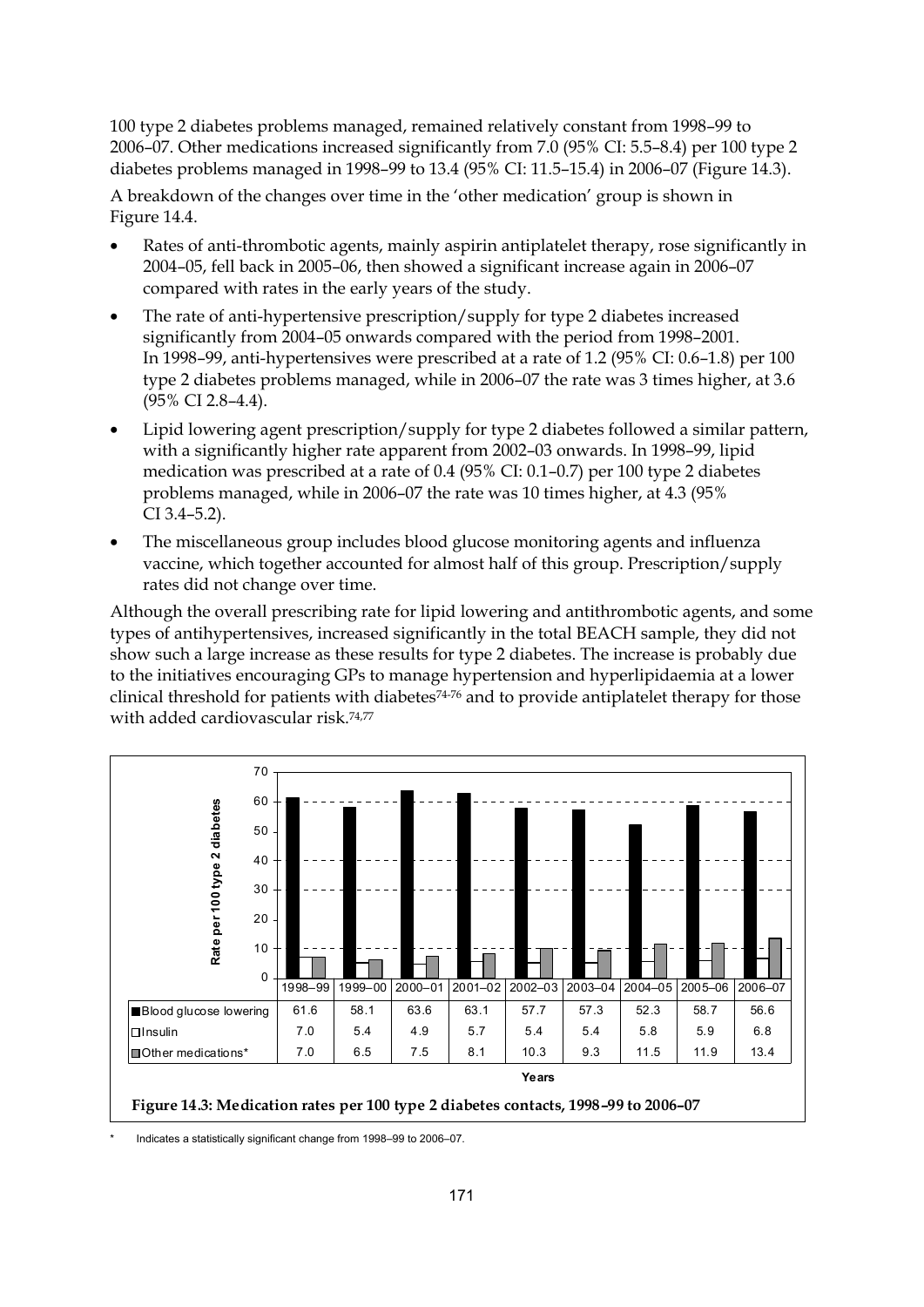

#### **Other treatments**

The rate at which other treatments (including procedures, and clinical treatments such as advice, education and counselling) were recorded for the management of type 2 diabetes remained fairly constant from 1998–99 to 2004–05. Between 2004–05 and 2005–06 the rate dropped significantly from 43.9 (95% CI: 40.1–47.7) per 100 type 2 diabetes problems to 32.4 (95% CI: 29.0–35.9).

- Clinical treatments rose significantly from 32.2 (95% CI: 28.7–35.6) per 100 type 2 diabetes problems managed in 1998–99 to 41.1 (95% CI: 36.5–45.8) in 2000–01, then decreased to 33.6 (95% CI: 30.0–37.2) in 2003–04 and again to 27.7 (95% CI: 24.5–31.0) in 2005–06.
- The rate of procedural treatments for type 2 diabetes decreased from 9.0 in 1998–99 (95% CI: 7.1–11.0) to 4.8 (95% CI: 3.6–5.9) in 2002–03 and then stayed relatively stable (Figure 14.5).

While the sudden decrease in other treatments between 2004–05 and 2005–06 coincided with several new major diabetes initiatives, GPs overall were recording fewer other treatments. The research team believes that the decrease may reflect the increasing use of practice nurses to provide advice and education, and to undertake procedures (such as treating leg ulcers) independent of the GP–patient encounter. This issue is further discussed in Chapter 13.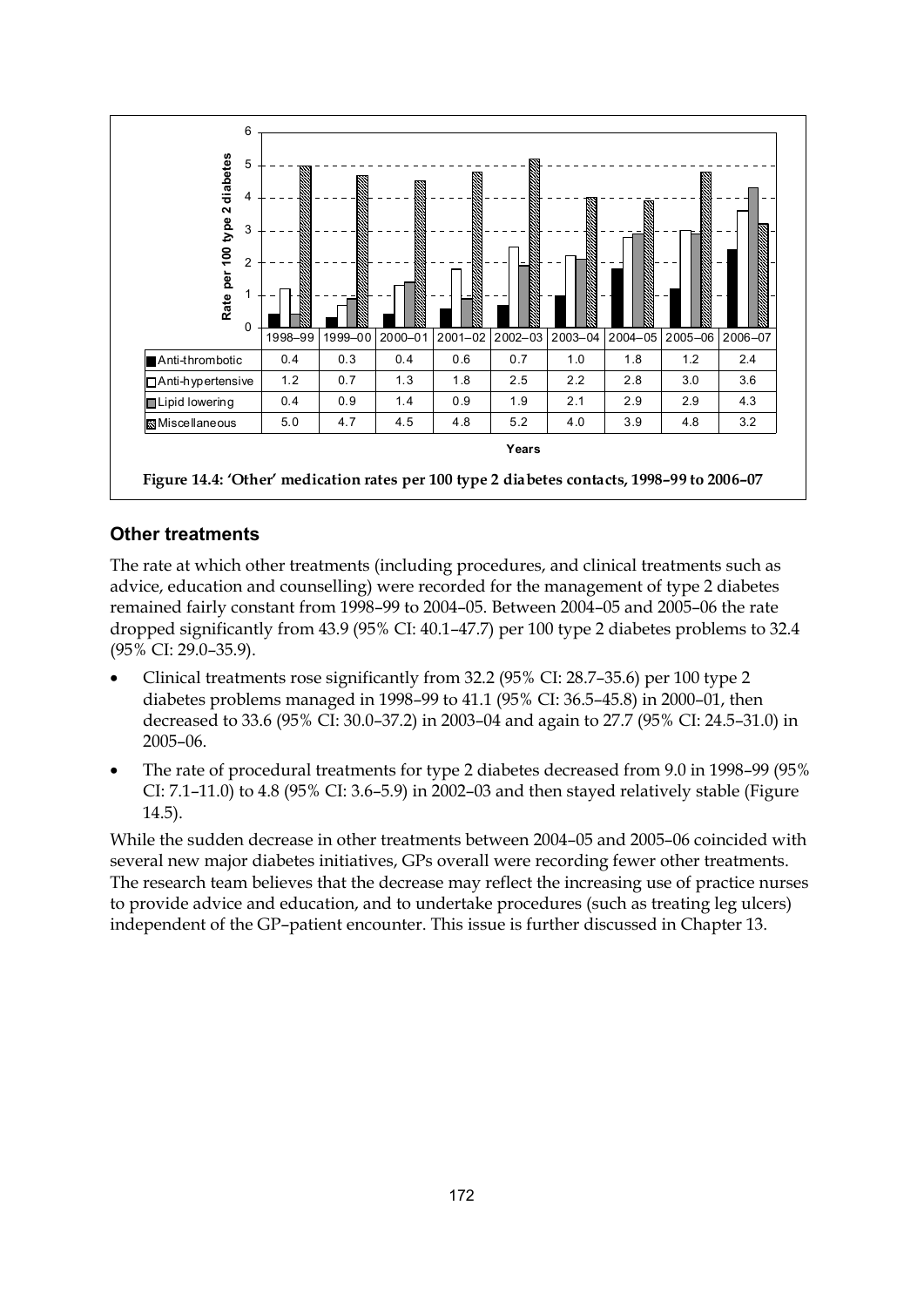

#### **Pathology test ordering**

Between 1998–99 and 2006–07, there was a significant increase in the likelihood of the GP ordering pathology tests for type 2 diabetes. In 1998–99, 24.5% (95% CI: 22.1–27.0) of type 2 diabetes problem contacts generated at least one pathology test order compared with 30.8% (95% CI: 28.6–33.1) in 2006–07.

The number of pathology tests ordered per 100 type 2 diabetes problems managed also increased from 60.1 (95% CI: 54.0–66.1) in 2000–01 to 85.6 (95% CI: 78.4–92.8) per 100 problem contacts in 2006–07. The rate at which Hba1c tests were ordered for type 2 diabetes reflected the change in the overall test order rate, increasing by about 44%, from 17.7 (95% CI: 15.7–19.7) in 2001–02 to 25.6 (95% CI: 23.4–27.9) in 2006–07 (Figure 14.6).

The increase in the likelihood of ordering pathology tests for type 2 diabetes, and in the number of tests ordered on ordering occasions, could both be due to the introduction of the Annual Cycle of Care initiative in 2001, which required GPs to measure diabetes patients' HbA1c, cholesterol, triglycerides and HDL cholesterol levels at least once each year, to be able to claim the incentive.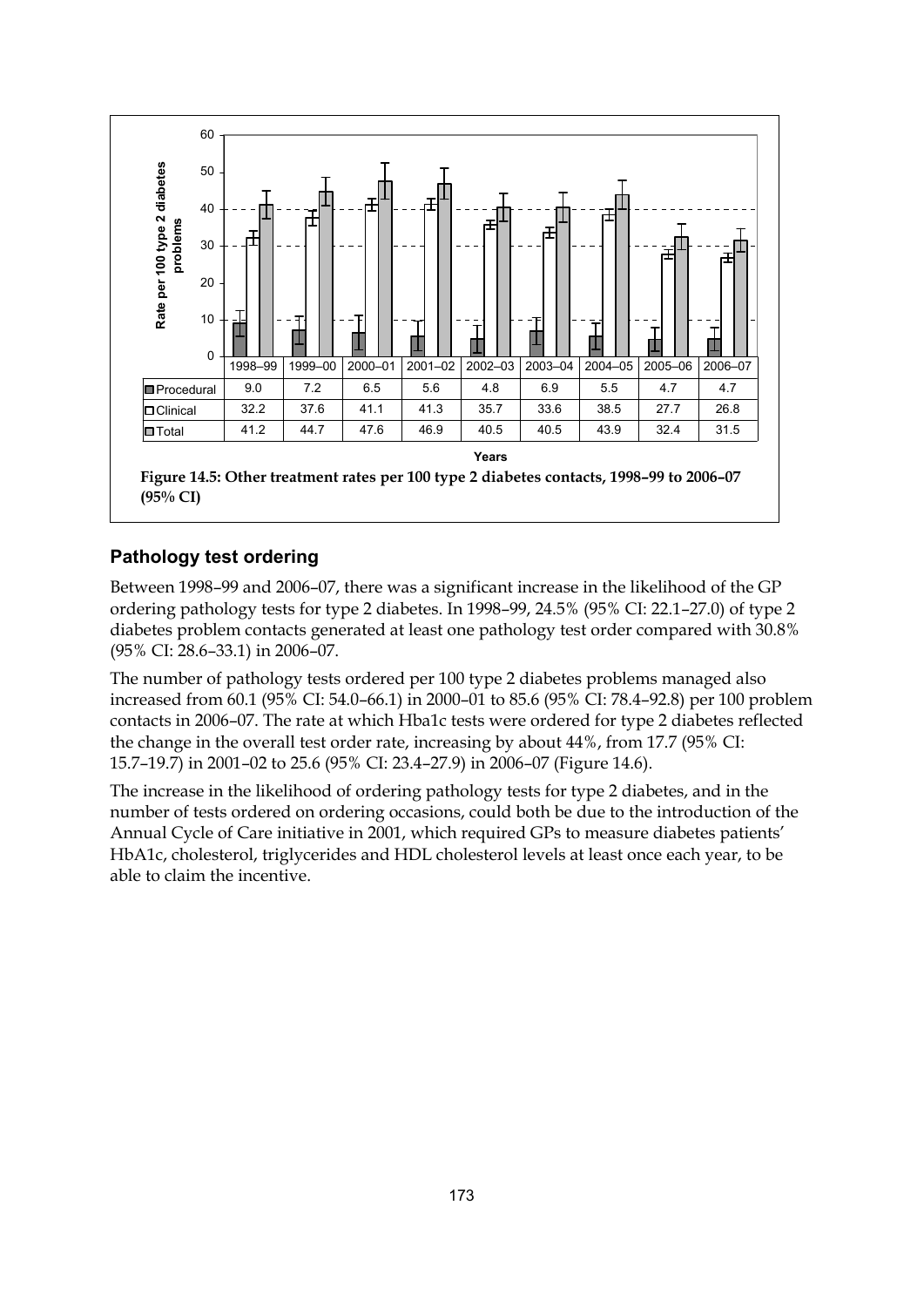

Indicates a statistically significant change from 1998–99 (or 2000–01) to 2006–07.

#### **Referrals**

There was a significant increase in the rate at which patients were referred for type 2 diabetes, from 7.6 per 100 (95% CI: 6.2–8.9) in 1998–99 to 10.7 per 100 (95% CI: 9.2–12.2) in 2006–07. The major increase occurred between 2000–01 (8.2, 95% CI: 6.8–9.6) and 2001–02 (11.4, 95% CI: 9.6–13.2). This increase may have been due to the national integrated diabetes program (2001), which encouraged partnerships with other health care professionals and gave support for the divisions of general practice to work with GPs and other health professionals to improve access to better care for people with diabetes. The level has been maintained through subsequent years.

- This pattern of referrals was reflected in changes to referrals to specialists for type 2 diabetes, which increased from 4.4 (95% CI: 3.4–5.4) per 100 type 2 diabetes problems in 1998–99 to 6.6 (95% CI: 5.4–7.8) in 2001–02. The rate did not change significantly between 2001–02 and 2006–07.
- The rate of referrals to allied health professionals nearly doubled from 2.6 (95% CI: 1.8–3.4) per 100 type 2 diabetes problems in 1998–99 to 5.0 (95% CI: 4.0–6.0) per 100 in 2006–07. The increase began in 2001–02, again perhaps in response to the national program (Figure 14.7).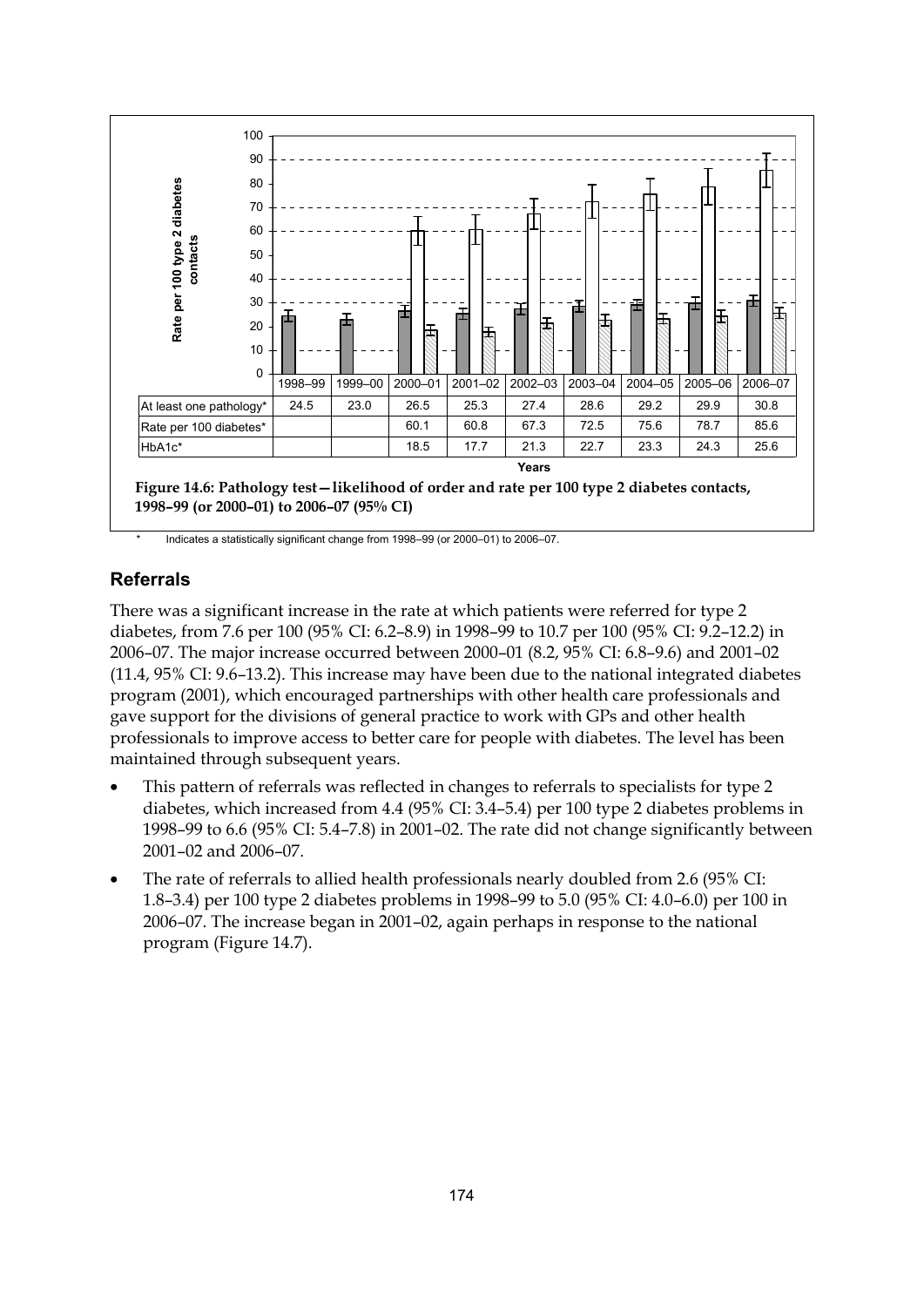

#### **Length of consultation**

Measured length of consultation (recorded finish time minus start time in minutes) was introduced to BEACH in 2000–01 for a subsample of 40% of the GP–patient encounters. In all years (2000–01 to 2006–07) consultations where type 2 diabetes was managed were, on average, significantly longer (by 2 minutes) than encounters where type 2 diabetes was not managed. Between 2000–01 and 2006–07 there was no significant change in the average lengths of consultation for encounters with or without type 2 diabetes (Figure 14.8).

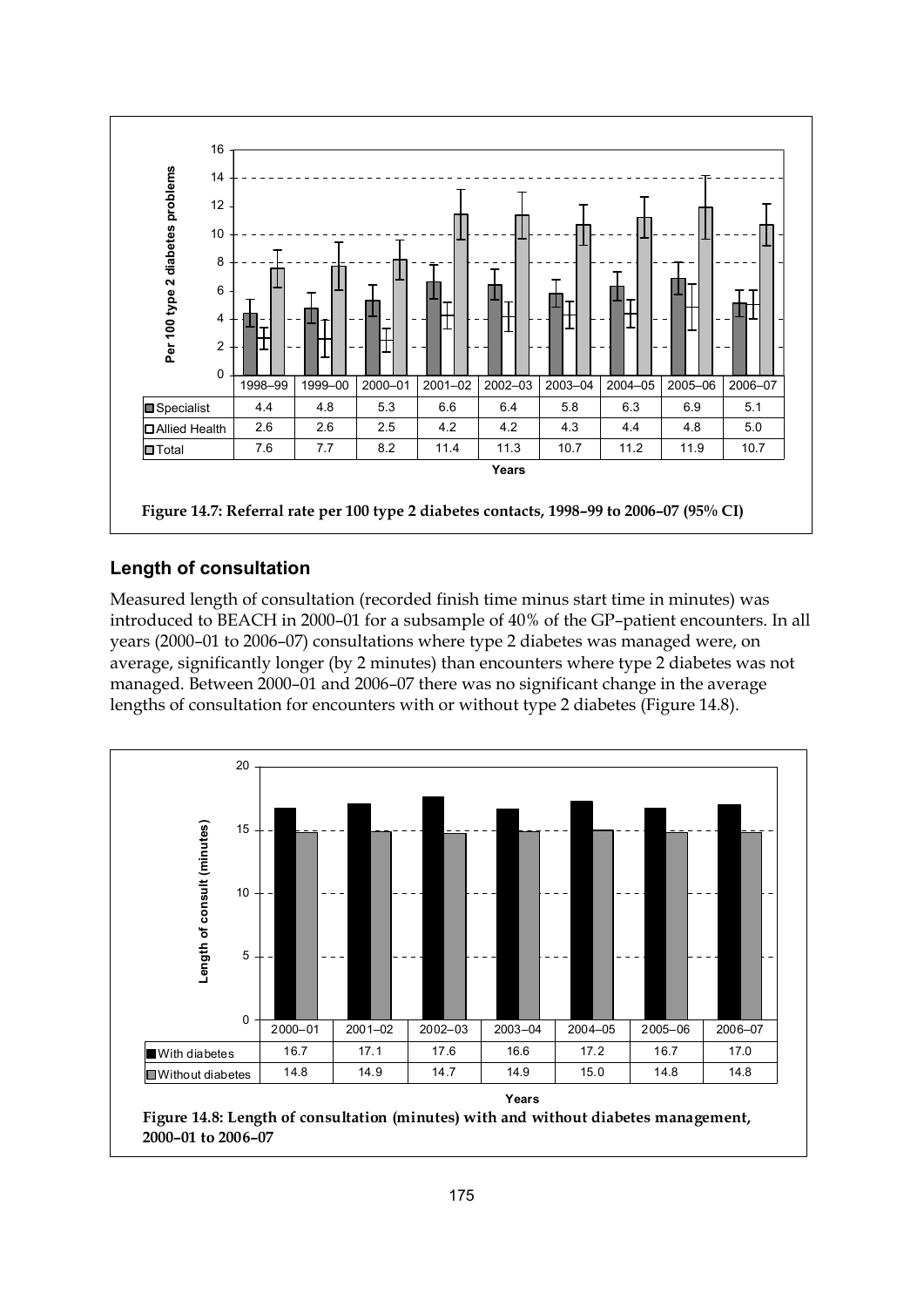## **14.3 Mental health**

### **Specific policies and initiatives**

- The first National Mental Health Plan was put in place in 1993 to strengthen the mental health system and improve general understanding of mental illness. This was followed by the 1998–2003 Plan. Both plans relied on bilateral funding agreements between the Commonwealth and state and territory governments.78
- The National Mental Health Plan 2003–2008 built on the earlier mental health plans and focused on prevention, responsiveness, quality and research, embodying the United Nations' resolution on the protection of rights of people with mental illness.<sup>79</sup>
- Another feature of this emphasis on mental health was the establishment in 2000 of 'beyondblue', an organisation focusing on prevention and treatment of depression. In 2006 it went into its second 5-year phase, with funding of \$36 million from the federal government and a similar contribution from state governments.80
- In 2001 government funding of \$120 million in the form of Medicare payments and Practice Incentive Program points was provided over 4 years for Better Outcomes in Mental Health Care (BOIMHC). This initiative had four components relevant to GPs: education and training; access to MBS items for focused psychological strategies; MBS items covering a three-step mental health process; funding to divisions of general practice to operate an access to allied psychological services program.81
- The three-step mental health process component was withdrawn in 2007, superseded in 2006 by the GP Mental Health Care Plan as part of the 'Better Access to Psychiatrists, Psychologists and General Practitioners through MBS' initiative, worth \$1.9 billion, to provide Medicare rebates encouraging team-based mental health care.82 This followed a COAG (Council of Australian Governments) pledge of \$4 billion over 5 years for a National Action Plan on Mental Health.83

### **Management rate in general practice**

The research team chose depression as an example of mental health problems for two reasons: it is the most common psychological problem managed, and a number of the initiatives, such as beyondblue, are aimed mainly at depression.

From 1998–99 to 2006–07, the management rate of depression per 100 encounters remained steady. The rate at which new cases of depression were diagnosed also remained stable (Figure 14.9).

#### **The patients**

There was no significant change in the management rate of depression in Australian general practice across all age groups and both sexes between 1998–99 and 2006–07. Patients aged 25–44 and 45–64 were managed for depression at a significantly higher rate than other age groups in all years of the study. Female patients were managed for depression more often than were male patients across all years (Figure 14.10).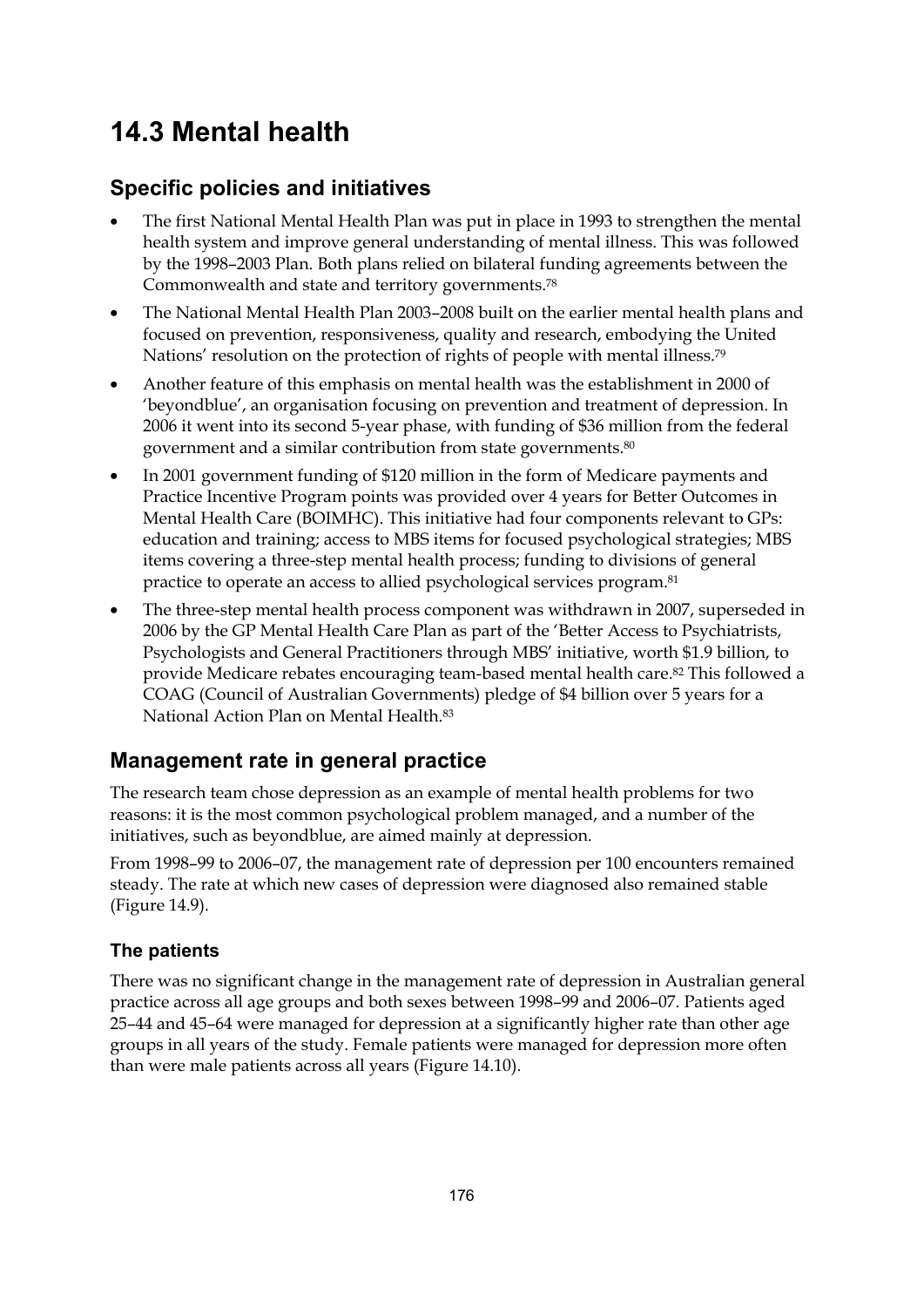



#### **Medications prescribed, supplied, advised**

There was no significant change in total medication rates per 100 depression problems managed between 1998–99 and 2006–07. The majority of medications were antidepressants and their rate stayed relatively constant between 1998–99 and 2006–07. The rates of all other medications for depression also remained constant across this period (Figure 14.11).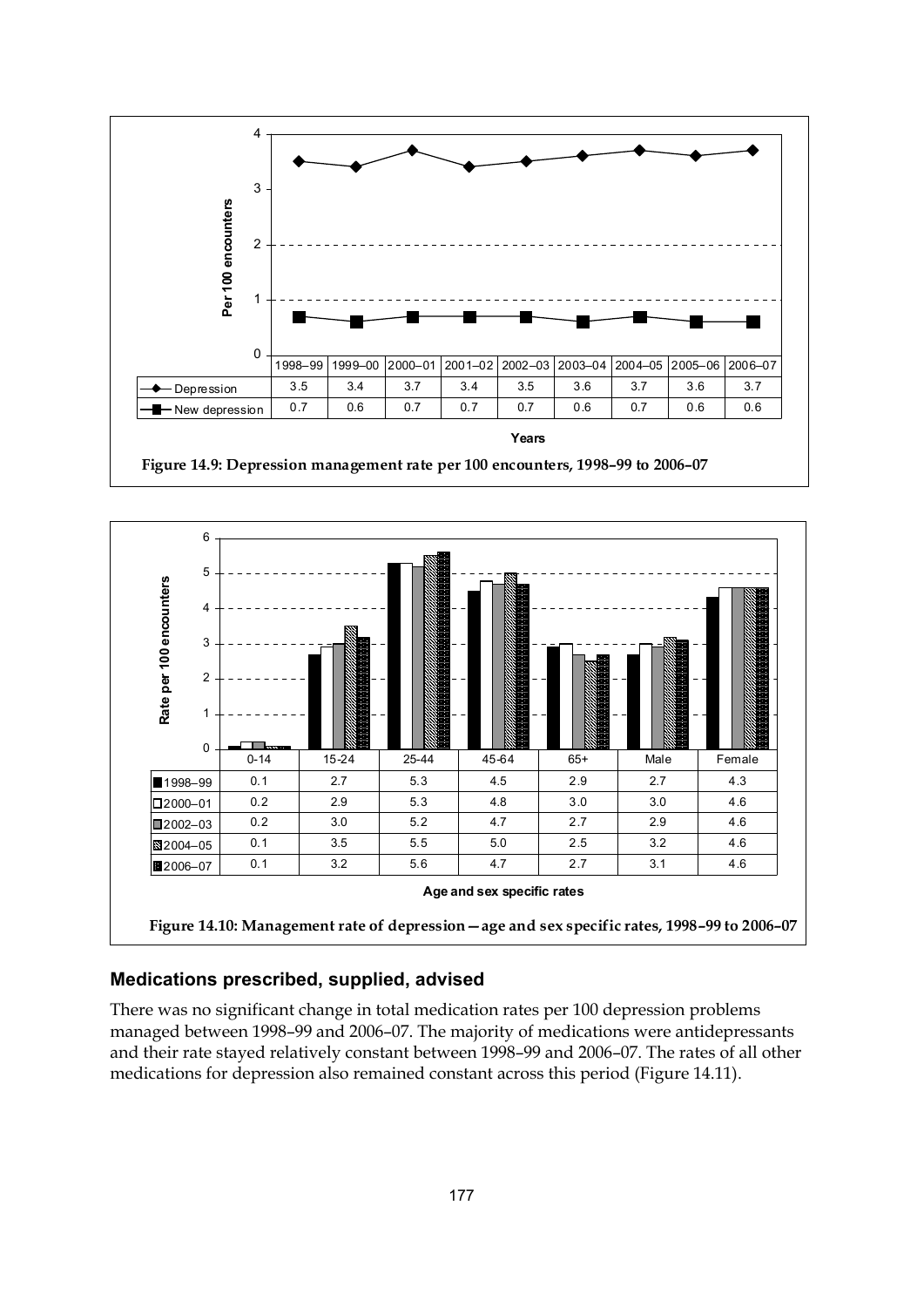

It was reported earlier (Chapter 9) that the prescribing rate of psychoanaleptic drugs had increased significantly over time. The majority of psychoanaleptics are antidepressants so it is not surprising that the rate of antidepressant prescriptions increased from 2.1 per 100 problems in 1998–99 (95% CI: 2.0–2.3) to 2.4 per 100 problems in 2006–07 (95% CI: 2.3–2.6). However, the rate of antidepressants prescribed per 100 depression problems during this period remained constant (at about 2 per 100 depression problems). The increase in total antidepressant prescriptions was due to an increase in the rate at which they were prescribed for problems other than depression, from 0.6 per 100 total problems managed (95% CI: 0.6–0.7) to 0.8 per 100 total problems managed (95% CI: 0.7–0.9) (Figure 14.12).



Indicates a significant change from 1998–99 to 2006–07.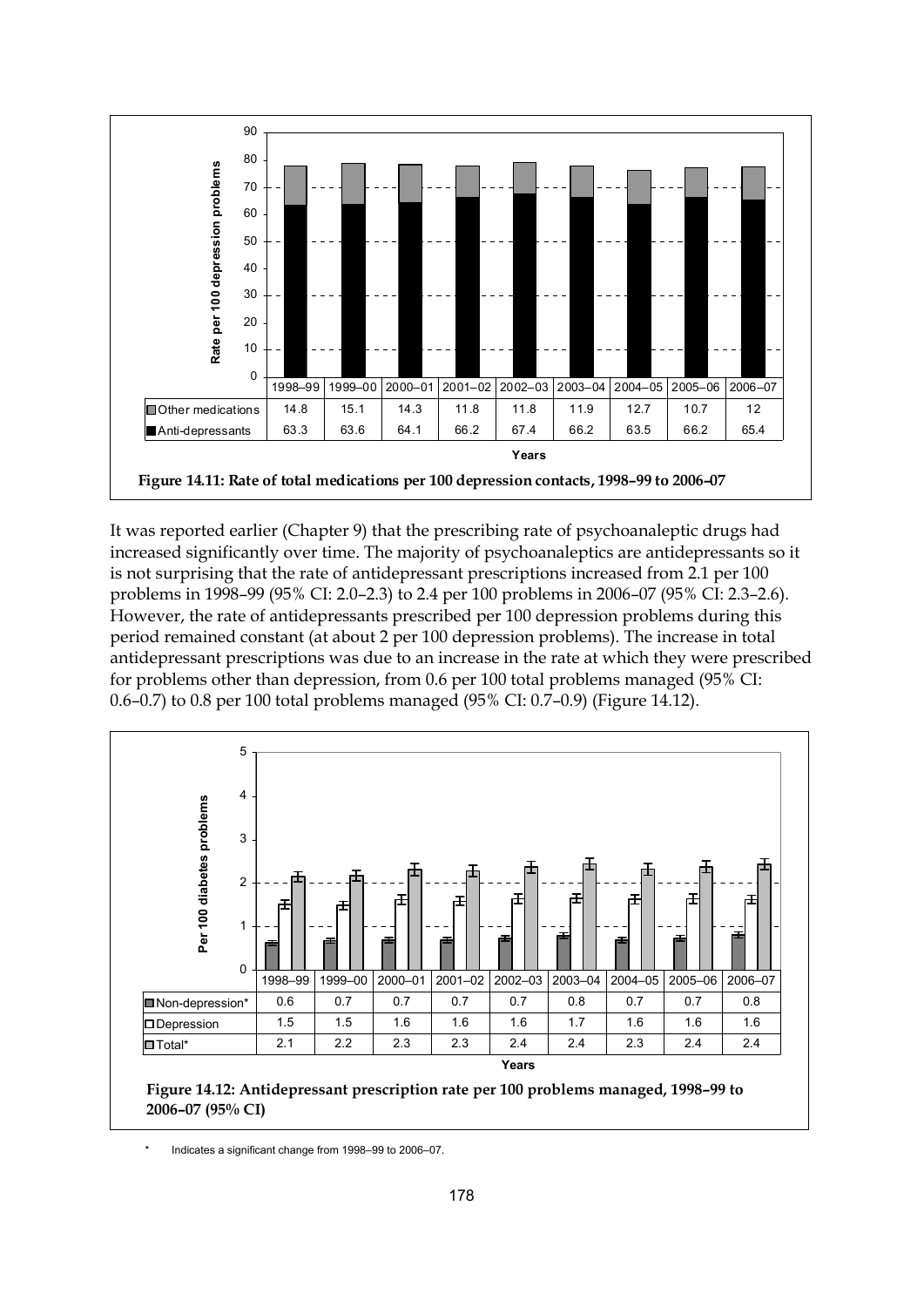#### **Other treatments**

Between 1998 and 2007, clinical treatments (such as counselling and advice) accounted for 97.3% to 99.7% of all other treatments for depression. The rates at which clinical treatments were used in the management of depression remained steady between 1998–99 and 2004–05. Rates then decreased significantly from 54.1 per 100 depression contacts (95% CI: 51.1–57.2) in 2004–05 to 43.0 per 100 (95% CI: 40.1–45.9) in 2006–07 (Figure 14.13).

- The majority of clinical treatments were psychological counselling, accounting for 69% to 84% of all clinical treatments provided for depression across the study period. The rate of psychological counselling for depression increased significantly from 34.2 (95% CI: 31.4–37.0) per 100 depression contacts in 1998–99 to 40.8 (95% CI: 37.7–43.9) per 100 in 2000–01, and remained at this level until 2006–07. It then decreased to 35.5 per 100 (95% CI: 32.9–38.2), a change that has not yet reached statistical significance. The significant increase was sustained by the introduction in 2001 of the BOIMHC training for GPs and the three-step mental plan. The sharp decrease coincided with the advent of the Better Access program which encouraged more team-based mental health care (see Referrals below).
- The rate of all other clinical treatments for depression, such as advice and education, stayed relatively constant between 1998–99 and 2004–05 but halved between 2004–05 and 2005–06. This decrease was seen across general practice as a whole and the research team believes that it may be a result of reliance on practice nurses for provision of such advice and education, outside the confines of the GP–patient encounter.



Indicates a statistically significant change from 1998–99 to 2006–07.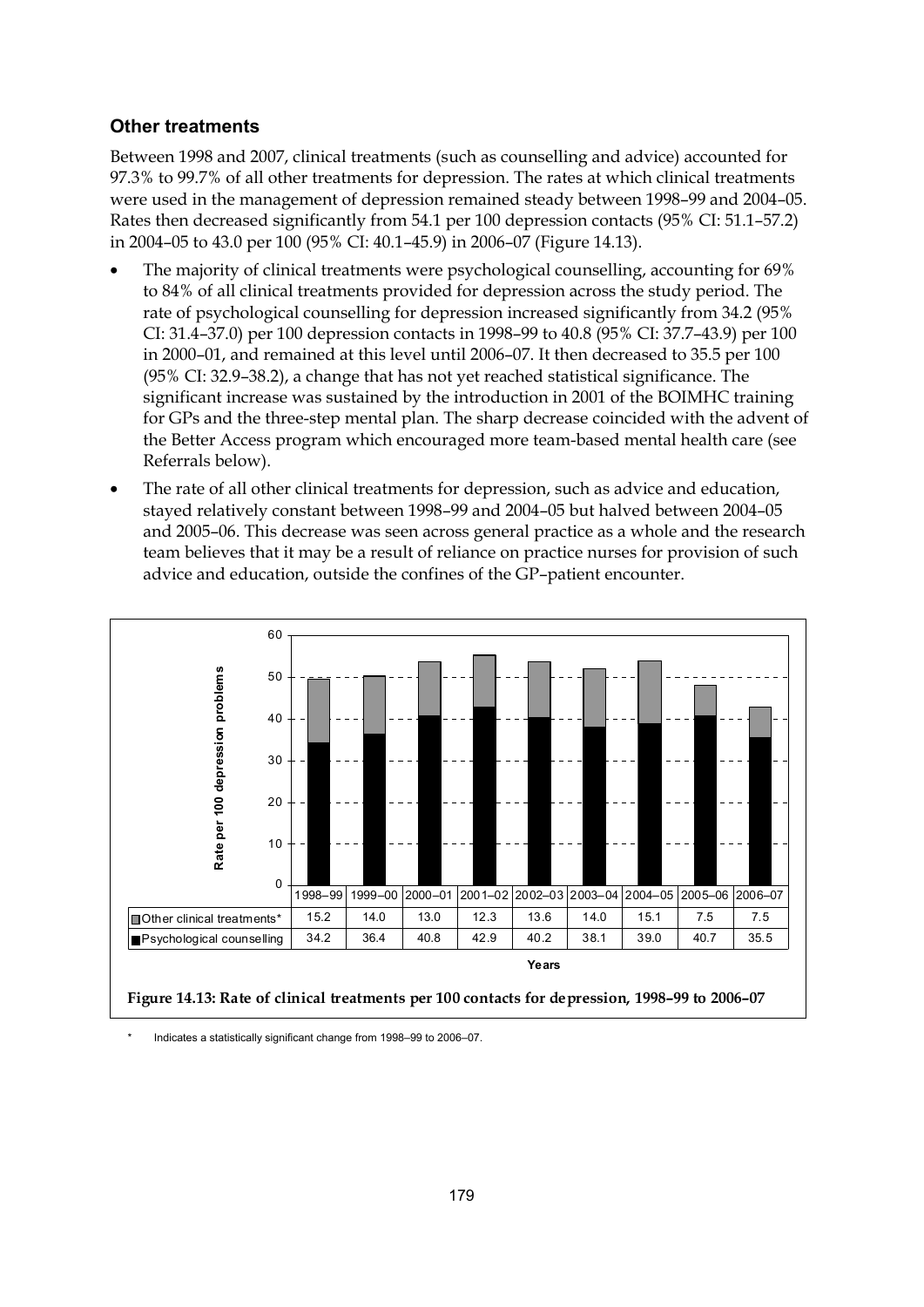#### **Referrals**

The rate at which patients were referred for depression steadily increased from 1999–00 to 2006–07, and the pattern of referrals changed markedly (Figure 14.14).

- Referrals for depression to psychiatrists almost halved from 4.9 per 100 depression problems (95% CI: 4.0–5.8) in 1998–99 to 2.7 (95% CI: 2.1–3.4) in 2006–07.
- In contrast, the referral rate for depression to psychologists doubled between 2004–05 (2.4 per 100 depression problems, 95% CI: 1.8–3.0) and 2006–07 (5.0, 95% CI: 4.1–6.0) (Figure 14.14).

The early increase in the rates of referrals to psychologists may be due to the introduction of the access to allied psychological services initiative as part of BOIMHC in 2001. The later increase, probably due to the Better Access initiative of November 2006, is all the more remarkable when one considers that the study period ends in March 2007 and therefore shows only 6 months of data since the initiative was launched.



#### **Depression—length of consultation**

Across all the years of the study, consultations where depression was managed were significantly longer, by 5–6 minutes on average, than those where depression was not managed. Between 2000–01 and 2006–07 there was no significant change in the lengths of consultation where depression was managed or where it was not managed (Figure 14.15).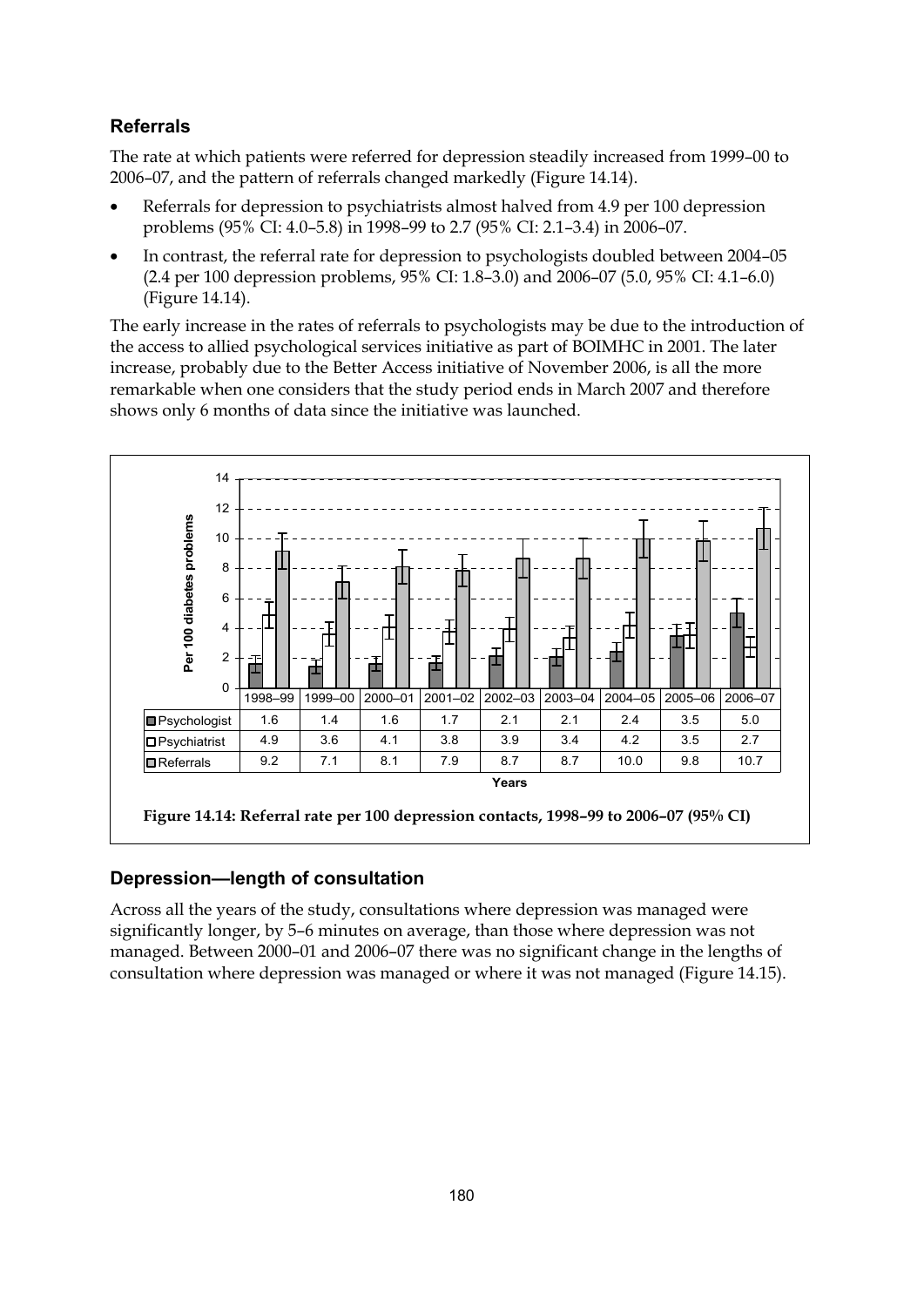

## **14.4 Discussion**

By examining the BEACH data in conjunction with policy changes and the introduction of initiatives, one can see interesting associations between them. Looking at the changes in the rates and management of type 2 diabetes it appears that the initiatives introduced have been associated with desired effects:

- increased identification rate of new cases
- increased management rates in patients aged 45 and over of both sexes
- increased management rates of blood pressure and lipids as part of diabetes management
- increased number of pathology tests
- higher referral rates, suggesting improved patient access to other health professionals, particularly allied health.

The rate of provision of advice and education to patients with diabetes has significantly decreased, perhaps reflecting a greater role for practice nurses in the provision of education on occasions separate from the GP–patient encounter. The higher management rate of diabetes in recent years could also suggest more regular visits to the GP for its management, and this would lead to a decrease in the rate of provision of advice and education relative to the number of visits as it is unlikely to be given at every visit for diabetes.

The programs promoting better management of depression in Australian general practice have not been associated with significant change in either management or treatment, with the exception of a change in referral patterns. Major initiatives introduced between 1998 and 2007 were the beyondblue foundation in 2000, further GP training for the BOIMHC initiative in 2001, the subsequent introduction of the three-step mental care plans and the focused psychological strategies Medicare items in 2002, the implementation of the National Mental Health Plan in 2003, the establishment of the COAG Mental Health Group in each state and